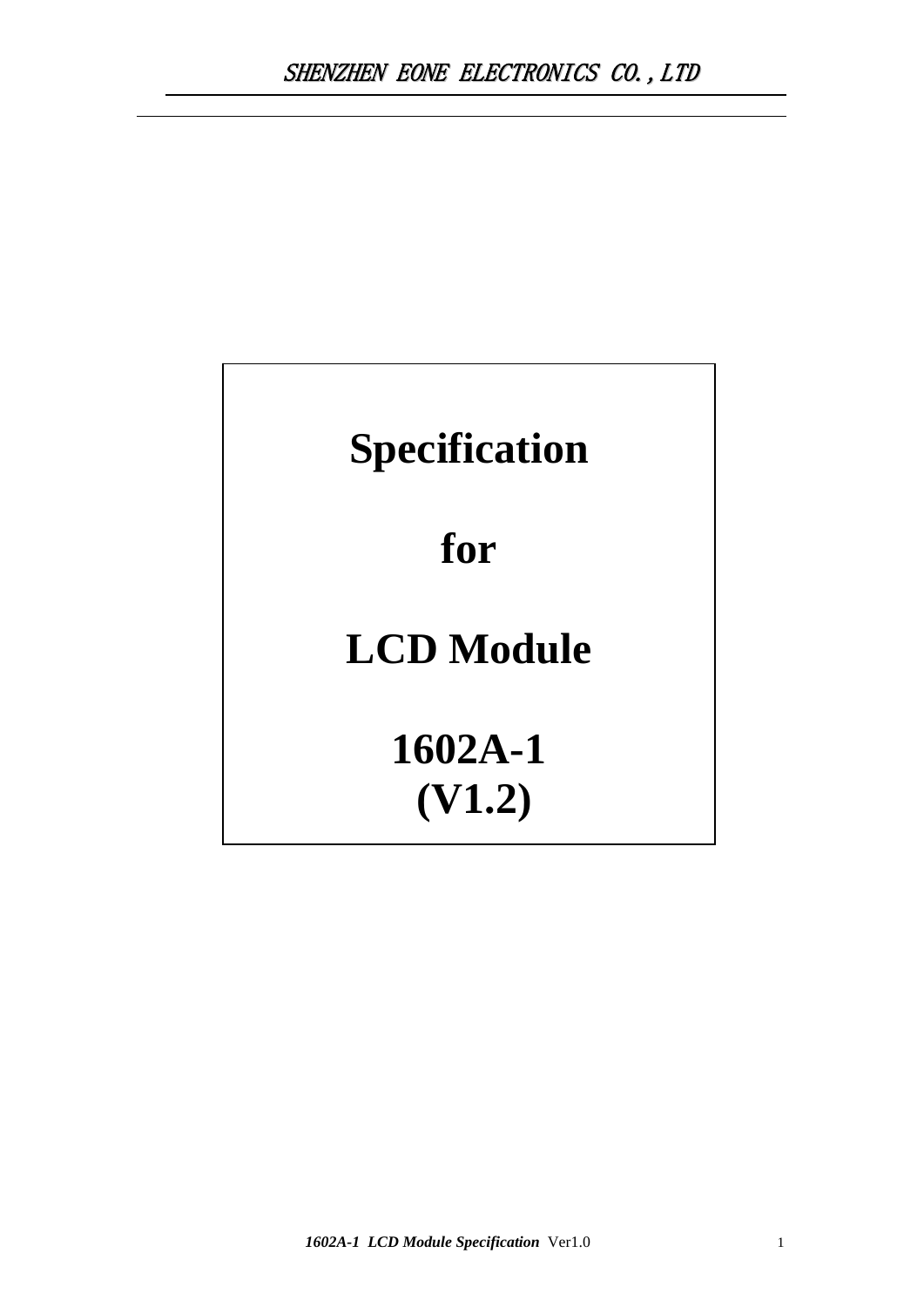# **1. 0 FEATURES**

- Display Mode: STN, BLUB
- Display Formate: 16 Character x 2 Line
- Viewing Direction: 6 O'Clock
- Input Data: 4-Bits or 8-Bits interface available
- Display Font : 5 x 8 Dots
- Power Supply : Single Power Supply  $(5V\pm 10\%)$
- Driving Scheme : 1/16Duty, 1/5Bias
- BACKLIGHT (SIDE) : LED (WHITE)

## **2.0 ABSOLUTE MAXIMUM**

| <b>Item</b>                  | <b>Symbol</b> | Min.     | Max.      | Unit |
|------------------------------|---------------|----------|-----------|------|
| Power Supply for logic       | Vdd           | $-0.3$   | $+7.0$    |      |
| Power supply for LCD Drive   | Vlcd          | Vdd-10.0 | $Vdd+0.3$ |      |
| <b>Input Voltage</b>         | Vi            | $-0.3$   | $Vdd+0.3$ |      |
| <b>Operating Temperature</b> | Ta            |          | $+50$     | ົ    |
| <b>Storage Temperature</b>   | Tstg          | $-1()$   | $+60$     | ิ่∩° |

# **3.0ELECTRICAL CHARACTERISTICS**

 $(Ta=25^{\circ}C;Vdd=3.0V\pm10\%$ , otherwise specified)

| <b>Item</b>                      | <b>Symbol</b> | <b>Test Condition</b> | Min.   | Typ.    | Max.  | Unit |
|----------------------------------|---------------|-----------------------|--------|---------|-------|------|
| Power Supply for Logic           | Vdd           |                       | 4.7    | 5.0     | 5.5   |      |
| <b>Operating Voltage for LCD</b> | Vdd-Vo        | $- -$                 | $-$    | 5.0     | $- -$ |      |
| Input High voltage               | Vih           | $- -$                 | 2.2    | $-$     | Vdd   |      |
| Input Low voltage                | Vil           | --                    | $-0.3$ | $-$     | 0.6   |      |
| Output High voltage              | Voh           | $-Ioh=0.2mA$          | 2.4    | $- -$   | --    |      |
| Output Low voltage               | Vol           | $Iol=1.2mA$           |        | --      | 0.4   |      |
| Power supply current             | Idd           | $Vdd = 3.0v$          | $- -$  | $1.1\,$ |       | mA   |

# **4.0 MECHANICAL PARAMETERS**

| Item                  | <b>Description</b> | <b>Jnit</b> |  |  |
|-----------------------|--------------------|-------------|--|--|
| <b>PCB</b> Dimension  | $80.0*36.0*1.6$    | mm          |  |  |
| <b>View Dimension</b> | $69.5*14.5$        | mm          |  |  |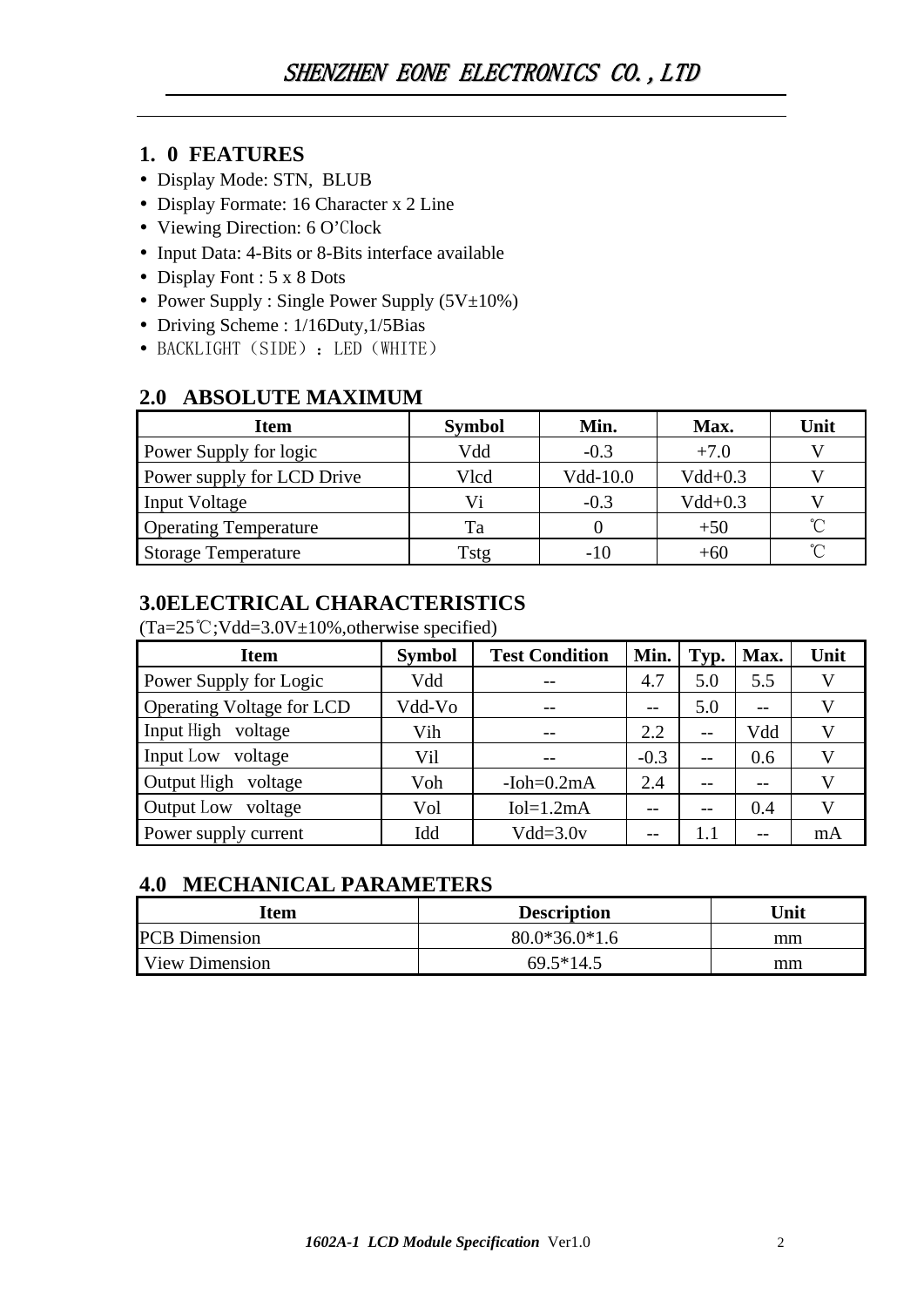# SHENZHEN EONE ELECTRONICS CO.,LTD

|     | 5.0 PIN ASSIGNMENT |              |         |                                                   |
|-----|--------------------|--------------|---------|---------------------------------------------------|
| No. | <b>Symbol</b>      | <b>Level</b> |         | <b>Function</b>                                   |
|     | <b>Vss</b>         |              | 0V      |                                                   |
| ∍   | <u>Vdd</u>         |              | $+5V$   | Power Supply                                      |
| 3   | V0                 |              | for LCD |                                                   |
|     | RS                 | H/L          |         | Register Select: H:Data Input L:Instruction Input |
|     | R/W                | H/L          |         | H--Read L--Write                                  |
| 6   | E                  | <u>H.H-L</u> |         | <b>Enable Signal</b>                              |
|     | DB <sub>0</sub>    | H/L          |         |                                                   |
| 8   | DB1                | H/L          |         |                                                   |
| 9   | DB2                | H/L          |         | Data bus used in 8 bit transfer                   |
| 10  | DB3                | H/L          |         |                                                   |
|     | DB4                | H/L          |         |                                                   |
| 12  | DB5                | H/L          |         | Data bus for both 4 and 8 bit transfer            |
| 13  | DB6                | H/L          |         |                                                   |
| l4  | DB7                | H/L          |         |                                                   |
| 15  | BLA                |              |         | BLACKLIGHT +5V                                    |
| 16  | <b>BLK</b>         | --           |         | <b>BLACKLIGHT 0V-</b>                             |

6.0 BLOCK DIAGRAM



# 7.0 POWER SUPPLY BLOCK DIAGRAM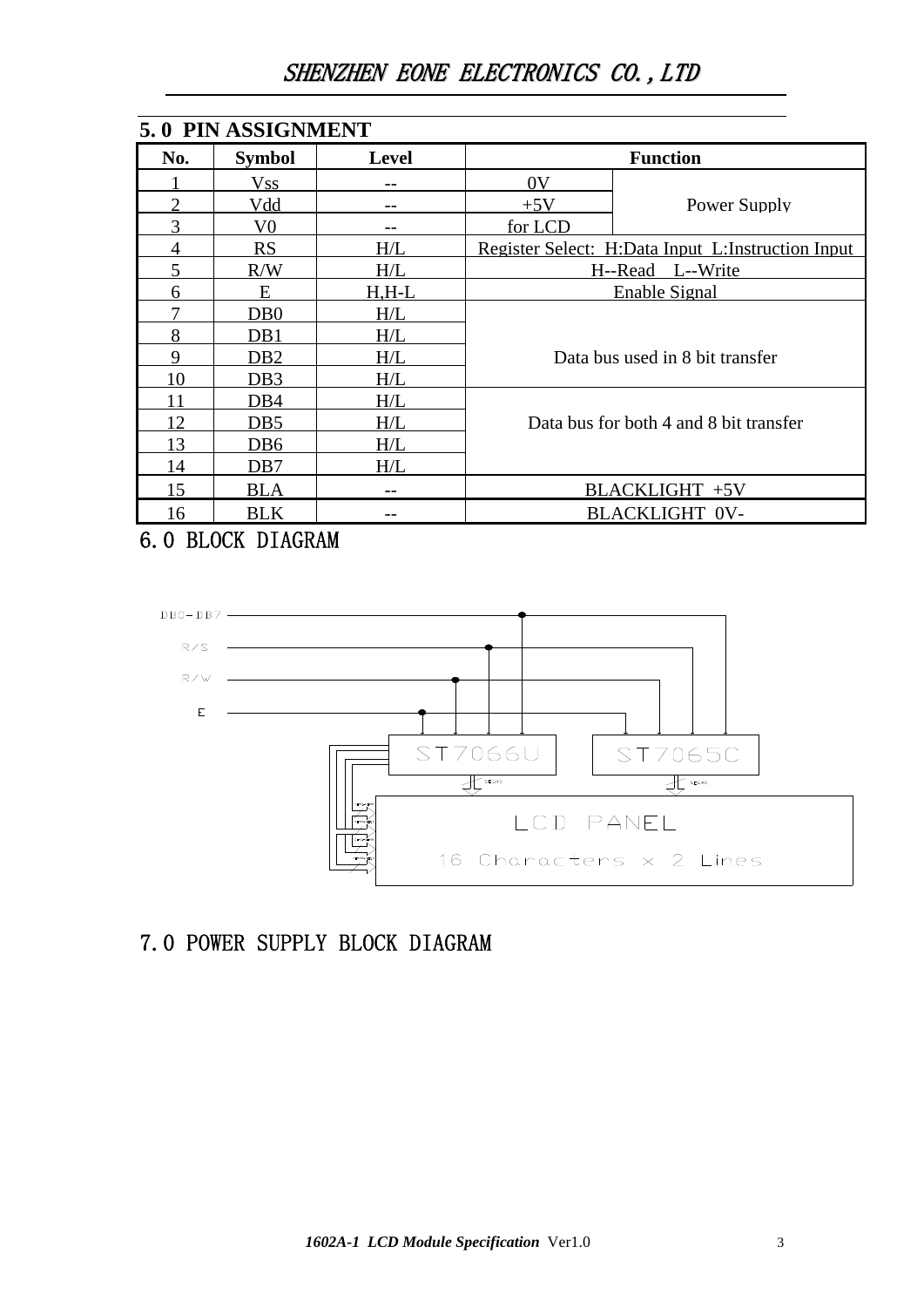

# 8.0 TIMING CHARACTERISTICS

| Write Mode (Writing data from MPU to ST7066U) |                             |                 |                |                          |                          |    |  |  |  |  |
|-----------------------------------------------|-----------------------------|-----------------|----------------|--------------------------|--------------------------|----|--|--|--|--|
| Тc                                            | Enable Cycle Time           | Pin E           | 1200           |                          |                          | ns |  |  |  |  |
| T <sub>PW</sub>                               | Enable Pulse Width          | Pin E           | 140            | $\overline{\phantom{a}}$ | $\overline{\phantom{a}}$ | ns |  |  |  |  |
| $T_R$ , $T_F$                                 | Enable Rise/Fall Time Pin E |                 |                |                          | 25                       | ns |  |  |  |  |
| $T_{AS}$                                      | Address Setup Time          | Pins: RS,RW,E   | 0              |                          |                          | ns |  |  |  |  |
| Т <sub>АН</sub>                               | Address Hold Time           | Pins: RS,RW,E   | 10             | $\blacksquare$           | $\overline{\phantom{a}}$ | ns |  |  |  |  |
| T <sub>DSW</sub>                              | Data Setup Time             | Pins: DB0 - DB7 | 40             | ۰                        | -                        | ns |  |  |  |  |
| Τн                                            | Data Hold Time              | Pins: DB0 - DB7 | 10             |                          | -                        | ns |  |  |  |  |
| Read Mode (Reading Data from ST7066U to MPU)  |                             |                 |                |                          |                          |    |  |  |  |  |
|                                               |                             |                 |                |                          |                          |    |  |  |  |  |
| Тc                                            | Enable Cycle Time           | Pin E           | 1200           |                          | ۰                        | ns |  |  |  |  |
| T <sub>PW</sub>                               | Enable Pulse Width          | Pin E           | 140            |                          |                          | ns |  |  |  |  |
| $T_R$ , $T_F$                                 | Enable Rise/Fall Time Pin E |                 | $\blacksquare$ | ۰                        | 25                       | ns |  |  |  |  |
| $T_{AS}$                                      | Address Setup Time          | Pins: RS, RW, E | 0              | ۰                        | $\overline{\phantom{a}}$ | ns |  |  |  |  |
| T <sub>AH</sub>                               | Address Hold Time           | Pins: RS, RW, E | 10             |                          |                          | ns |  |  |  |  |
| T <sub>DDR</sub>                              | Data Setup Time             | Pins: DB0 - DB7 | -              | ۰                        | 100                      | ns |  |  |  |  |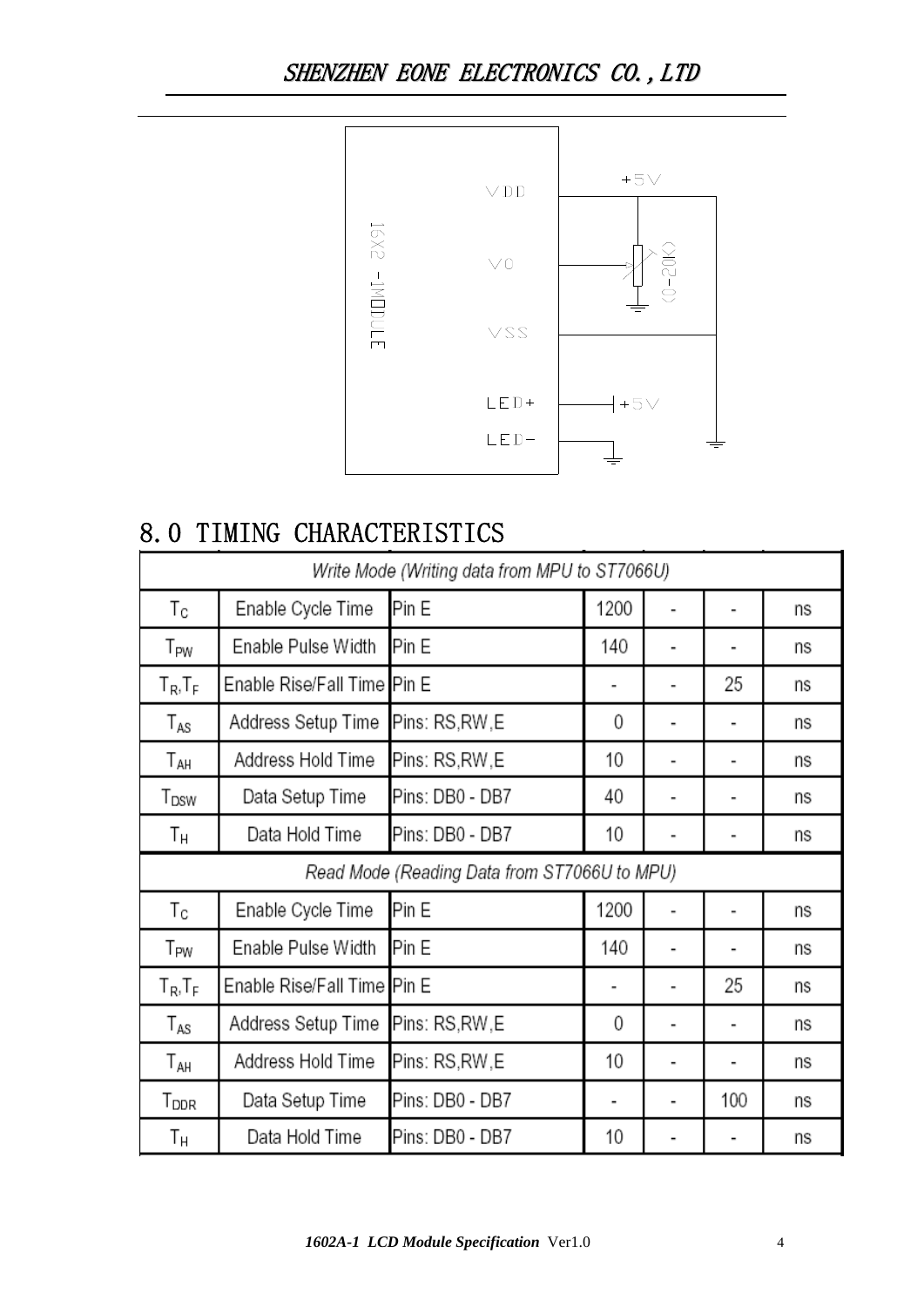Writing data from MPU to ST7066U



### Reading data from ST7066U to MPU



# 9.0 **Display control instruction**

The display control instructions control the internal state of the ST7066U-0A. Instruction is received from MPU to ST7066U-0A for the display control. The following table shows various instructions.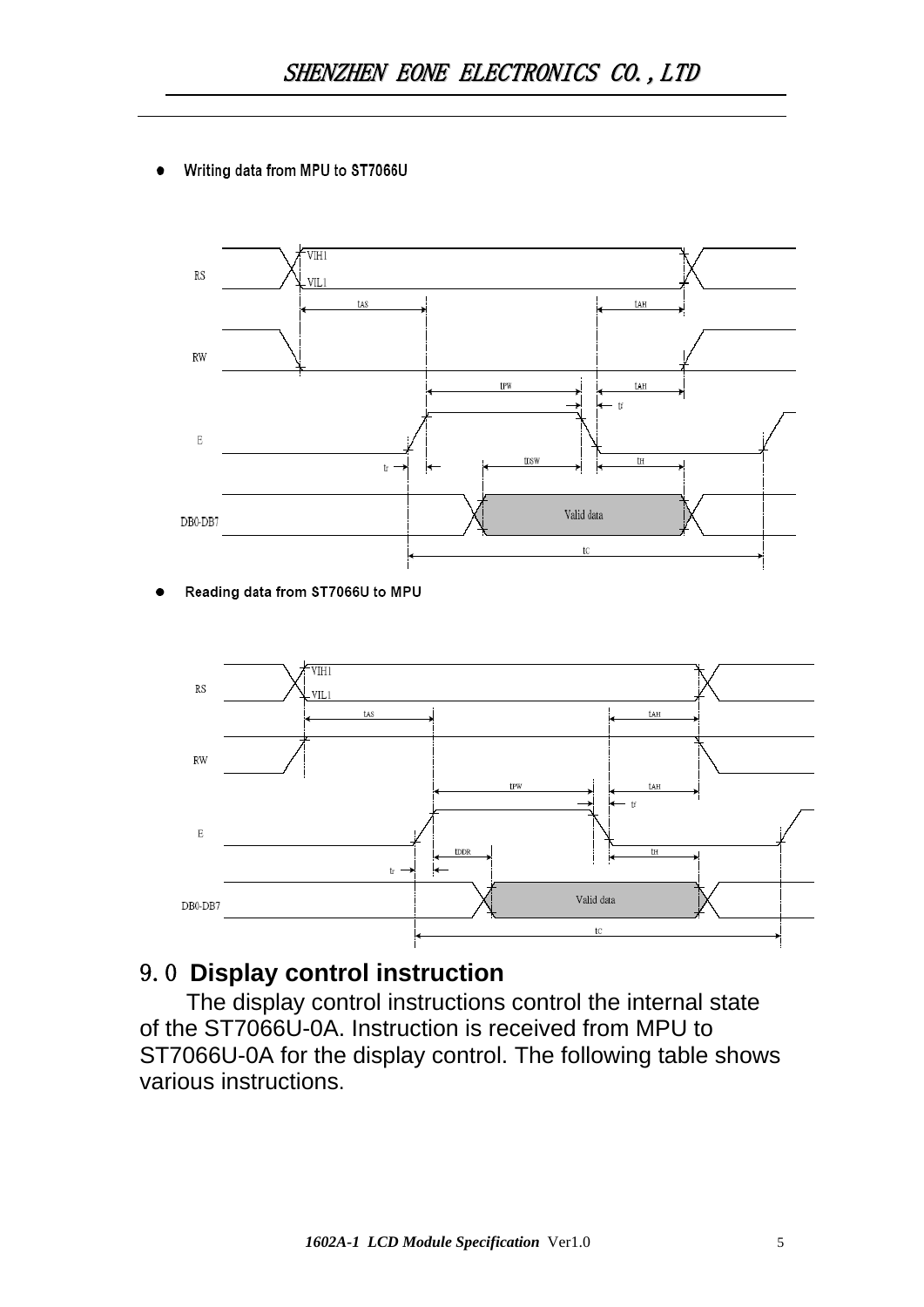There are four categories of instructions that:

- Designate ST7066U functions, such as display format, data length, etc.  $\bullet$
- Set internal RAM addresses
- Perform data transfer with internal RAM
- Others

**Instruction Table:** 

|                                  |           |     |     | Instruction Code |                 |                |                 |                 |          |                 |                                                                                                                                              | Description      |
|----------------------------------|-----------|-----|-----|------------------|-----------------|----------------|-----------------|-----------------|----------|-----------------|----------------------------------------------------------------------------------------------------------------------------------------------|------------------|
| Instruction                      | <b>RS</b> | R/W | DB7 | DB6 DB5          |                 | DB4            | DB <sub>3</sub> | DB <sub>2</sub> | DB1      | DB <sub>0</sub> | Description                                                                                                                                  | Time<br>(270KHz) |
| Clear<br>Display                 | 0         | 0   | 0   | $\theta$         | 0               | 0              | 0               | 0               | $\theta$ | 1               | Write "20H" to DDRAM, and<br>set DDRAM address to<br>"00H" from AC                                                                           | 1.52 ms          |
| Return<br>Home                   | 0         | 0   | 0   | $\mathbf 0$      | 0               | 0              | 0               | 0               | 1        | X               | Set DDRAM address to<br>"00H" from AC and return<br>cursor to its original position<br>if shifted. The contents of<br>DDRAM are not changed. | 1.52 ms          |
| Entry Mode<br>Set                | 0         | 0   | 0   | 0                | 0               | 0              | 0               | 1               | I/D      | S               | Sets cursor move direction<br>and specifies display shift.<br>These operations are<br>performed during data write<br>and read.               | 37 us            |
| Display<br>ON/OFF                | 0         | 0   | 0   | $\Omega$         | 0               | 0              | 1               | D               | C        | B               | D=1:entire display on<br>C=1:cursor on<br>B=1:cursor position on                                                                             | 37 us            |
| Cursor or<br>Display<br>Shift    | 0         | 0   | 0   | $\theta$         | 0               | 1              | S/C             | R/L             | Χ        | X               | Set cursor moving and<br>display shift control bit, and<br>the direction, without<br>changing DDRAM data.                                    | 37 us            |
| Function<br>Set                  | $\theta$  | 0   | 0   | $\theta$         | 1               | DL             | Ν               | F               | X        | X               | DL:interface data is 8/4 bits<br>N:number of line is 2/1<br>F:font size is 5x11/5x8                                                          | 37 us            |
| Set CGRAM<br>address             | $\theta$  | 0   | 0   | 1                | AC5             | AC4            | AC3             | AC <sub>2</sub> | AC1      | AC0             | Set CGRAM address in<br>address counter                                                                                                      | 37 us            |
| Set DDRAM<br>address             | $\theta$  | 0   | 1   | AC6              | AC <sub>5</sub> | AC4            | AC3             | AC <sub>2</sub> | AC1      | AC0             | Set DDRAM address in<br>address counter                                                                                                      | 37 us            |
| Read Busy<br>flag and<br>address | 0         | 1   | ΒF  | AC6              | AC5             | AC4            | AC3             | AC2             | AC1      | AC <sub>0</sub> | Whether during internal<br>operation or not can be<br>known by reading BF. The<br>contents of address counter<br>can also be read.           | 0 us             |
| Write data<br>to RAM             | 1         | 0   | D7  | D6               | D5              | D <sub>4</sub> | D3              | D2              | D1       | D0              | Write data into internal<br>RAM<br>(DDRAM/CGRAM)                                                                                             | 37 us            |
| Read data<br>from RAM            | 1         | 1   | D7  | D6               | D5              | D4             | D3              | D2              | D1       | D0              | Read data from internal<br>RAM<br>(DDRAM/CGRAM)                                                                                              | 37 us            |

Note:

Be sure the ST7066U is not in the busy state (BF = 0) before sending an instruction from the MPU to the ST7066U. If an instruction is sent without checking the busy flag, the time between the first instruction and next instruction will take much longer than the instruction time itself. Refer to Instruction Table for the list of each instruction execution time.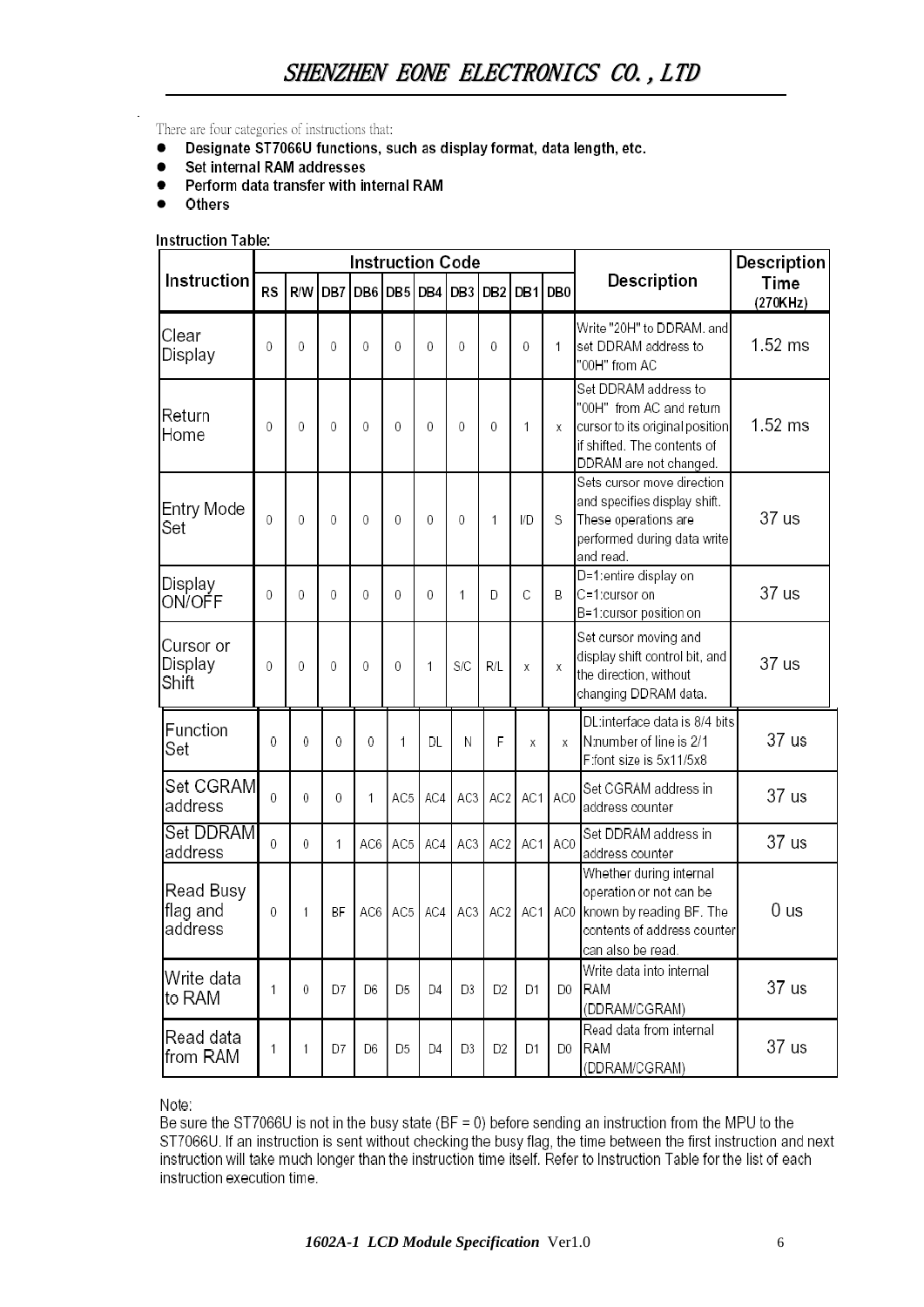# ■ Instruction Description

**Clear Display** 



Clear all the display data by writing "20H" (space code) to all DDRAM address, and set DDRAM address to "00H" into AC (address counter). Return cursor to the original status, namely, bring the cursor to the left edge on first line of the display. Make entry mode increment (I/D = "1").

### **Return Home**

RS RW DB7 DB6 DB5 DB4 DB3 DB2 DB1 DB0



Return Home is cursor return home instruction. Set DDRAM address to "00H" into the address counter. Return cursor to its original site and return display to its original status, if shifted. Contents of DDRAM does not change.

**Entry Mode Set** 



|--|--|

Set the moving direction of cursor and display.

#### I/D : Increment / decrement of DDRAM address (cursor or blink)  $\sim$

When I/D = "High", cursor/blink moves to right and DDRAM address is increased by 1. When I/D = "Low", cursor/blink moves to left and DDRAM address is decreased by 1.

\* CGRAM operates the same as DDRAM, when read from or write to CGRAM.

### S: Shift of entire display

When DDRAM read (CGRAM read/write) operation or S = "Low", shift of entire display is not performed. If S = "High" and DDRAM write operation, shift of entire display is performed according to I/D value (I/D = "1" : shift left, I/D = "0" : shift right).

| s | חוו | <b>Description</b>             |
|---|-----|--------------------------------|
|   | н   | Shift the display to the left  |
|   |     | Shift the display to the right |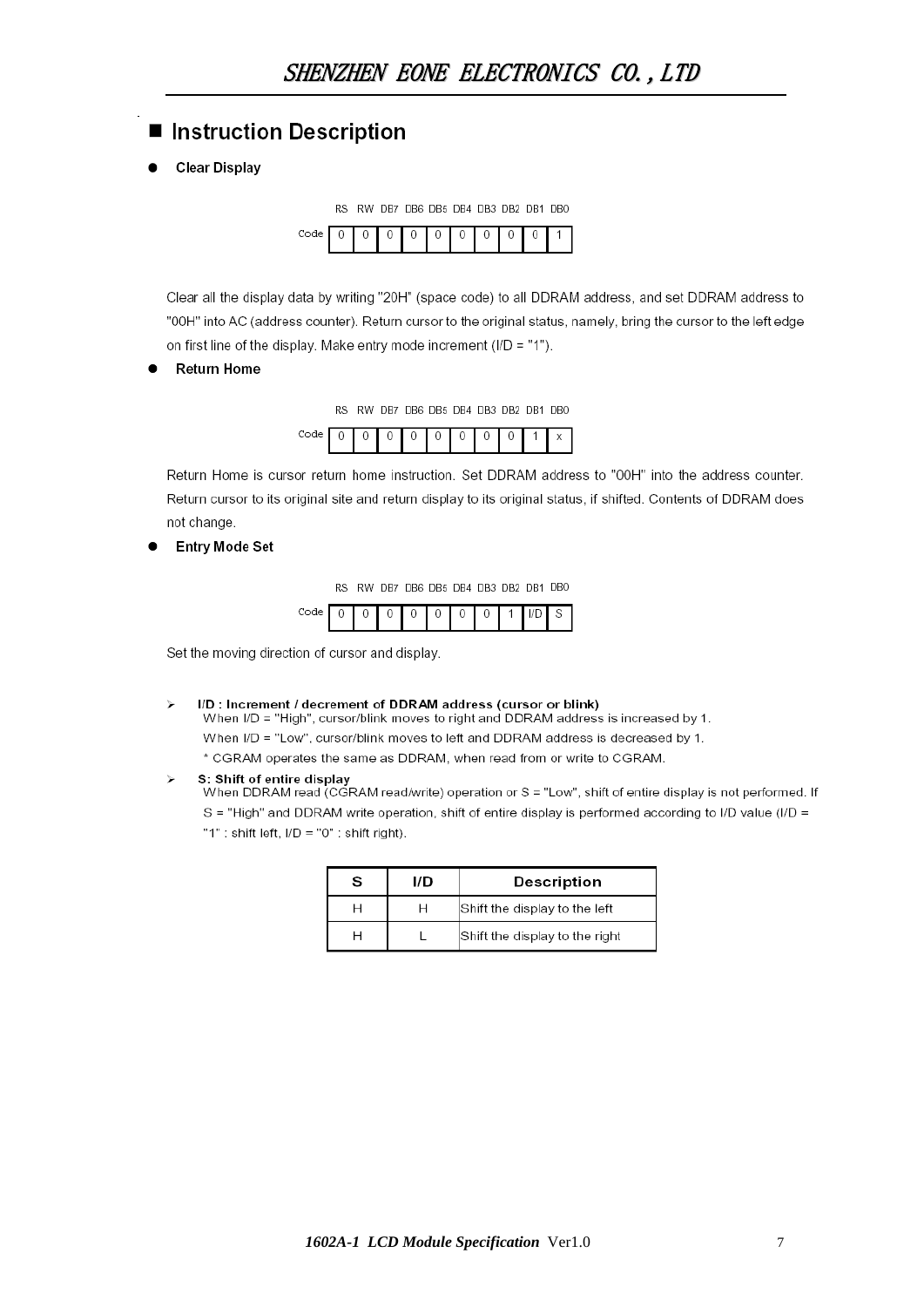#### Display ON/OFF  $\bullet$

RS RW DB7 DB6 DB5 DB4 DB3 DB2 DB1 DB0



Control display/cursor/blink ON/OFF 1 bit register

D : Display ON/OFF control bit  $\mathbf{r}$ When  $D = "High",$  entire display is turned on.

When D = "Low", display is turned off, but display data is remained in DDRAM.

- C : Cursor ON/OFF control bit  $\triangleright$ 
	- When C = "High", cursor is turned on.
	- When C = "Low", cursor is disappeared in current display, but I/D register remains its data.

#### **B: Cursor Blink ON/OFF control bit**  $\mathbf{r}$

When B = "High", cursor blink is on, that performs alternate between all the high data and display character at the cursor position.

When  $B = "Low",$  blink is off.

**Cursor or Display Shift** 

RS RW DB7 DB6 DB5 DB4 DB3 DB2 DB1 DB0



Without writing or reading of display data, shift right/left cursor position or display. This instruction is used to correct or search display data. During 2-line mode display, cursor moves to the 2nd line after 40th digit of 1st line. Note that display shift is performed simultaneously in all the line. When displayed data is shifted repeatedly, each line shifted individually. When display shift is performed, the contents of address counter are not changed.

| S/C | R/L | Description                                                        | <b>AC Valuel</b> |
|-----|-----|--------------------------------------------------------------------|------------------|
|     |     | lShift cursor to the left                                          | $AC=AC-1$        |
|     | н   | Shift cursor to the right                                          | $AC=AC+1$        |
| H   |     | Shift display to the left. Cursor follows the display shift        | $AC=AC$          |
| н   | н   | Shift display to the right. Cursor follows the display shift AC=AC |                  |

### **Function Set**

RS RW DB7 DB6 DB5 DB4 DB3 DB2 DB1 DB0

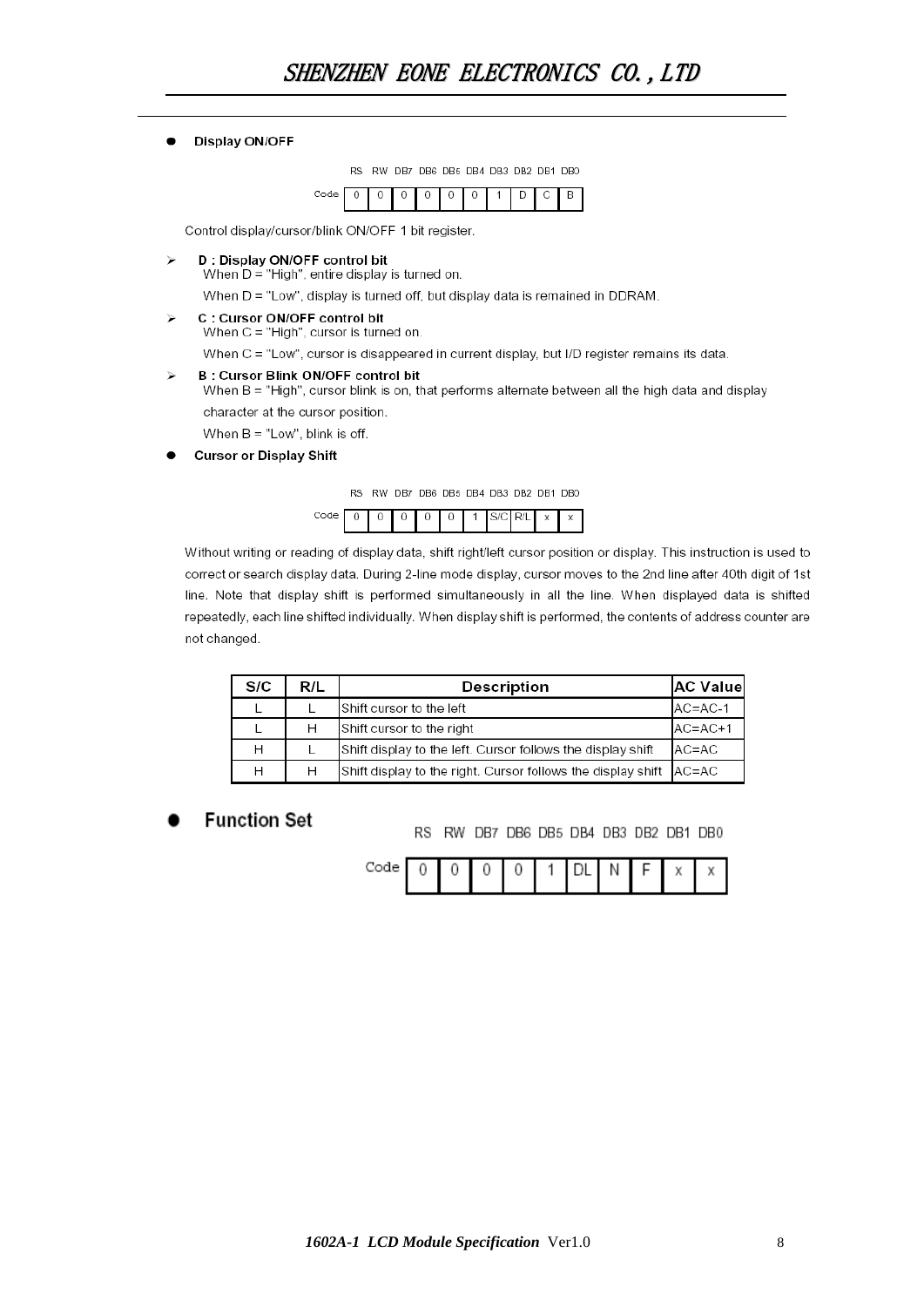#### DL : Interface data length control bit  $\triangleright$

When DL = "High", it means 8-bit bus mode with MPU.

When DL = "Low", it means 4-bit bus mode with MPU. So to speak, DL is a signal to select

8-bit or 4-bit bus mode.

When 4-bit bus mode, it needs to transfer 4-bit data by two times.

 $\triangleright$ N: Display line number control bit

When N = "Low", it means 1-line display mode.

When N = "High", 2-line display mode is set.

#### F: Display font type control bit ≻

When  $F = "Low",$  it means  $5 \times 8$  dots format display mode

When F = "High", 5 x11 dots format display mode.

|  | No. of Display Lines   Character Font  Duty Factor |      |     |
|--|----------------------------------------------------|------|-----|
|  |                                                    | 5x8  | 1/8 |
|  |                                                    | 5x11 |     |
|  |                                                    | 5x8  | 716 |

### **Set CGRAM Address**

RS RW DB7 DB6 DB5 DB4 DB3 DB2 DB1 DB0

| AC5 AC4 AC3 AC2 AC1 AC0<br>m. |
|-------------------------------|
|-------------------------------|

Set CGRAM address to AC.

This instruction makes CGRAM data available from MPU.

### **Set DDRAM Address**



|  |  |  |  |  | AC6   AC5   AC4   AC3   AC2   AC1   AC0 |  |  |  |  |  |
|--|--|--|--|--|-----------------------------------------|--|--|--|--|--|
|--|--|--|--|--|-----------------------------------------|--|--|--|--|--|

Set DDRAM address to AC.

This instruction makes DDRAM data available from MPU.

When 1-line display mode (N = 0), DDRAM address is from "00H" to "4FH".

In 2-line display mode ( $N = 1$ ), DDRAM address in the 1st line is from "00H" to "27H", and DDRAM address in the 2nd line is from "40H" to "67H".

### **Read Busy Flag and Address**

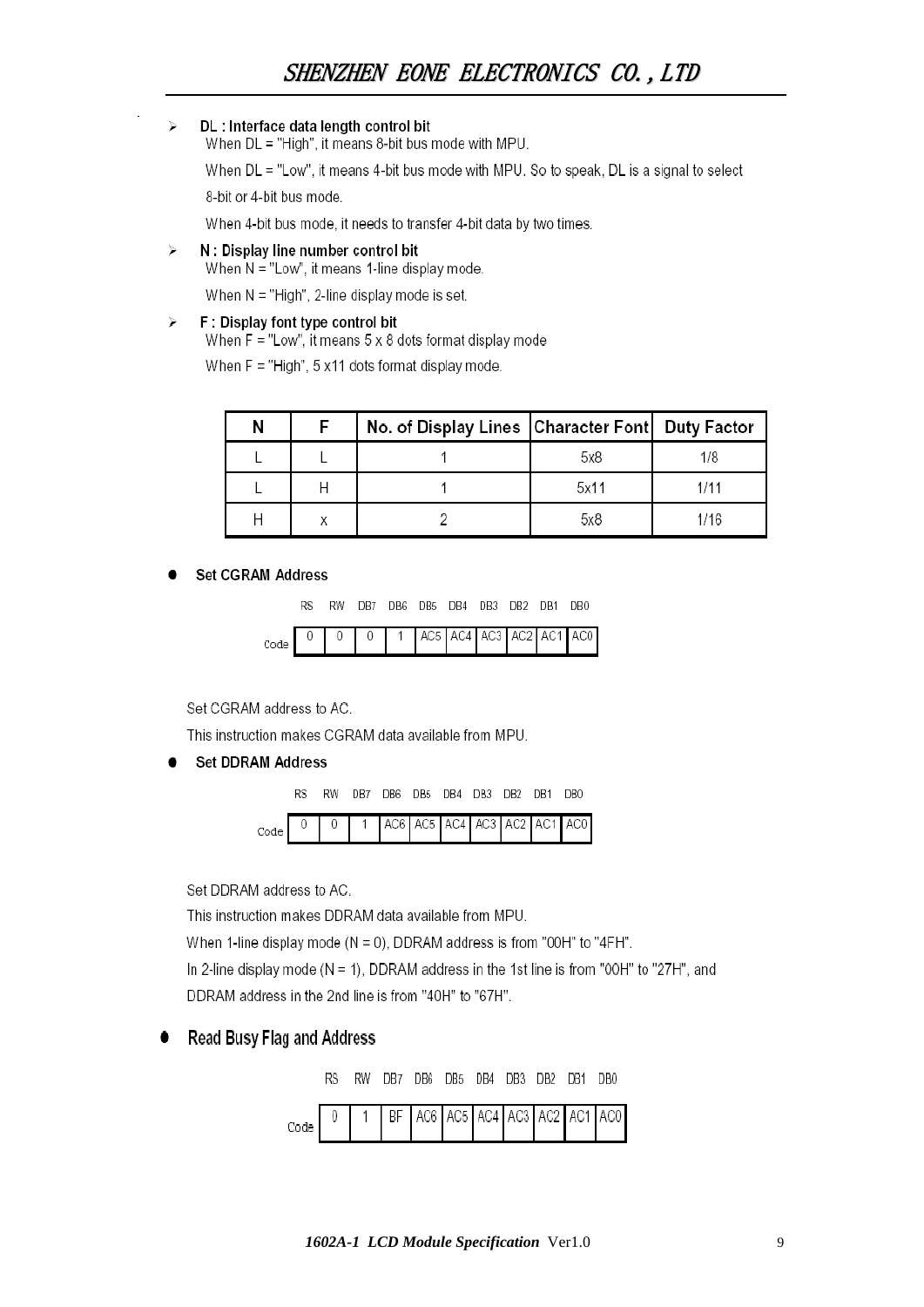When BF = "High", indicates that the internal operation is being processed. So during this time the next instruction cannot be accepted.

The address Counter (AC) stores DDRAM/CGRAM addresses, transferred from IR.

After writing into (reading from) DDRAM/CGRAM, AC is automatically increased (decreased) by 1.

# Write Data to CGRAM or DDRAM

RS RW DB7 DB6 DB5 DB4 DB3 DB2 DB1 DB0



Write binary 8-bit data to DDRAM/CGRAM.

The selection of RAM from DDRAM, CGRAM, is set by the previous address set instruction

: DDRAM address set, CGRAM address set, RAM set instruction can also determine the AC direction to RAM.

After write operation, the address is automatically increased/decreased by 1, according to the entry mode.

# **Read Data from CGRAM or DDRAM**



|  |  |  |  |  | 1 1 1 D7 D6 D5 D4 D3 D2 D1 D0 |
|--|--|--|--|--|-------------------------------|
|  |  |  |  |  |                               |

Read binary 8-bit data from DDRAM/CGRAM.

The selection of RAM is set by the previous address set instruction. If address set instruction of RAM is not performed before this instruction, the data that read first is invalid, because the direction of AC is not determined. If you read RAM data several times without RAM address set instruction before read operation, you can get correct RAM data from the second, but the first data would be incorrect, because there is no time margin to transfer RAM data.

In case of DDRAM read operation, cursor shift instruction plays the same role as DDRAM address set instruction : it also transfer RAM data to output data register. After read operation address counter is automatically increased/decreased by 1 according to the entry mode. After CGRAM read operation, display shift may not be executed correctly.

\* In case of RAM write operation, after this AC is increased/decreased by 1 like read operation. In this time, AC indicates the next address position, but you can read only the previous data by read instruction.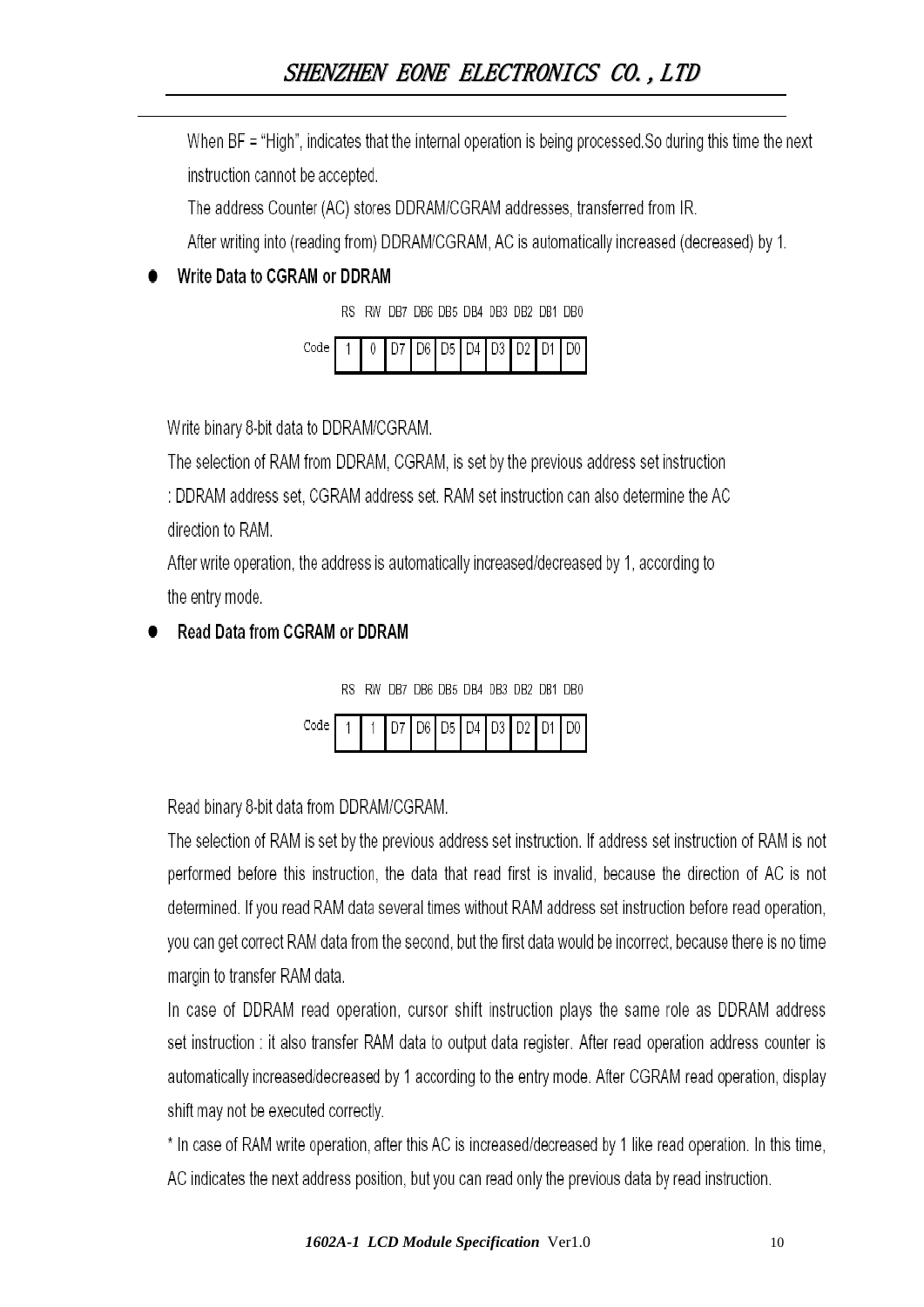| NO.7066-0A                    |                         |  |       |                |              |                 |                      |                   |                                         |  |                        |               |             |                  |                               |                 |
|-------------------------------|-------------------------|--|-------|----------------|--------------|-----------------|----------------------|-------------------|-----------------------------------------|--|------------------------|---------------|-------------|------------------|-------------------------------|-----------------|
| -64<br><u>67</u><br>$63 - 60$ | 000010001               |  | 10010 | 0011           |              |                 |                      |                   | 0100 0101 0110 0111 1000 1001 1010 1011 |  |                        |               | 1100        | 1101             | 1110                          | 1111            |
| 0000 RAM                      | CG<br>$\left( 1\right)$ |  |       | ₩              | Ŧ            | E               | ⊕                    | ₩                 |                                         |  |                        | mm            | ₩           | ш<br>mini.<br>m. | ▦                             | ₩<br>ш          |
| 0001                          | (2)                     |  |       | ١<br>ш         | Ш            | Ħ               | ×н<br>d              | ä.<br>₩           |                                         |  | 雝                      | <br>∦         | 嚻<br>qti    | ▦                | Ħ                             | 鼺<br>ш          |
| 0010                          | $\left( 3\right)$       |  | Ħ.    | 期<br>m.        | <br>₽        | R               | Ö                    | m                 |                                         |  |                        |               | H           | U.               | ₿                             | ministri<br>翢   |
| 0011                          | (4)                     |  | H     | <br>4          | ∎            | 翢<br>m          | Ë                    | шu,<br>ш.<br>min. |                                         |  |                        | 睡<br>₽        | an ing<br>э | E                | ш<br>璽                        | 翤               |
| 0400                          | (5)                     |  | ŧ     | 蒕              | ∎            | ш<br>I          | Ő                    | Ë                 |                                         |  | \$                     | HH<br>讍       | H           | Ħ                | ▦                             | Ë               |
| 0101                          | (6)                     |  | Ħ     | Ш<br>mar.<br># | 譚<br>鼺       | i<br>m.         | m<br>bini.<br>ini d  | B                 |                                         |  | Ш<br>H.                | 罵             | 讍<br>叫      | E                | Ë                             | Ħ<br>ш<br>瞓     |
| 0410                          | $\left( 7\right)$       |  | Ë     | п<br>▊         | шш<br>ш<br>ш | I               | F<br>H               | ₩                 |                                         |  | an dan ke<br>mar.<br>щ | E             | wк<br>ana a | maa B            | ▦                             | <br>I           |
| 0111                          | (8)                     |  | H     | Ш<br>φ<br>F    | ш<br>щ<br>ш  | U               | <u>ma</u><br>閧<br>w. | ▦                 |                                         |  | Щ<br>Щ                 | ыHн<br>in bir | mm<br>뾾     | 酾<br>E           | ▦<br>шu                       | 蠶               |
| 1000                          | (1)                     |  | E     | ш<br>9         | M            |                 | 巤                    | Ħ                 |                                         |  | 灩                      | ∎             | alia.<br>罤  | E                | 瓕                             | шш<br>H         |
| 1001                          | (2)                     |  | 川野    | 圜<br>m         | Ī            | 壨<br>Ħ          | Ë                    | ∎                 |                                         |  | m.<br>ш                | T             | I<br>m      | 闀                | 典                             | н<br>w<br>w.    |
| 1010                          | $\left( 3\right)$       |  | ш     | 麒<br>H         | Ŧ<br>鼺       | 靊<br>œ<br>han i | шH<br>膷              | mщ<br>鱜           |                                         |  | 鼺                      | mm<br>الشادا  | ш<br>ŀ      | B<br>豳           | ₩<br>壨                        | m.<br>膷         |
| 1011                          | (4)                     |  | 鼺     | H<br>B         | H            | Ī               | H                    | I                 |                                         |  | ₩                      | 覇<br>ш        | ₩<br>ain i  | ▦<br>ш           | H                             | 譵               |
| 1100                          | (5)                     |  | H     | H              | ∎            | 鬻<br>Ħ          | Ŧ<br>鷱               | į<br>Ŧ            |                                         |  | E                      | ∎             | ₩ų<br>шū    |                  | $\begin{matrix} \end{matrix}$ | Ħ               |
| 1101                          | $(\!\!6)$               |  | man s | <br>man a      | ш            | ш<br>H          | 鬪                    | l<br>ш<br>Ŀ       |                                         |  | ▦                      | E<br>眲        | 壣           | ш<br>躝           | 覇                             | 埔<br>mini,<br>魧 |
| 1110                          | $\left( 7\right)$       |  | 鹽     | l              | Ë            | 駉               | ▦                    | Ħ                 |                                         |  | 龞                      | F             | ŧ           | m.               | ш<br>▦                        |                 |
| 1111                          | (3)                     |  | Ħ     | 畾              | æч<br>۲      |                 | m                    | Ħ                 |                                         |  | ▦                      | H             | ww.         | 蹑                | I                             | ▒               |